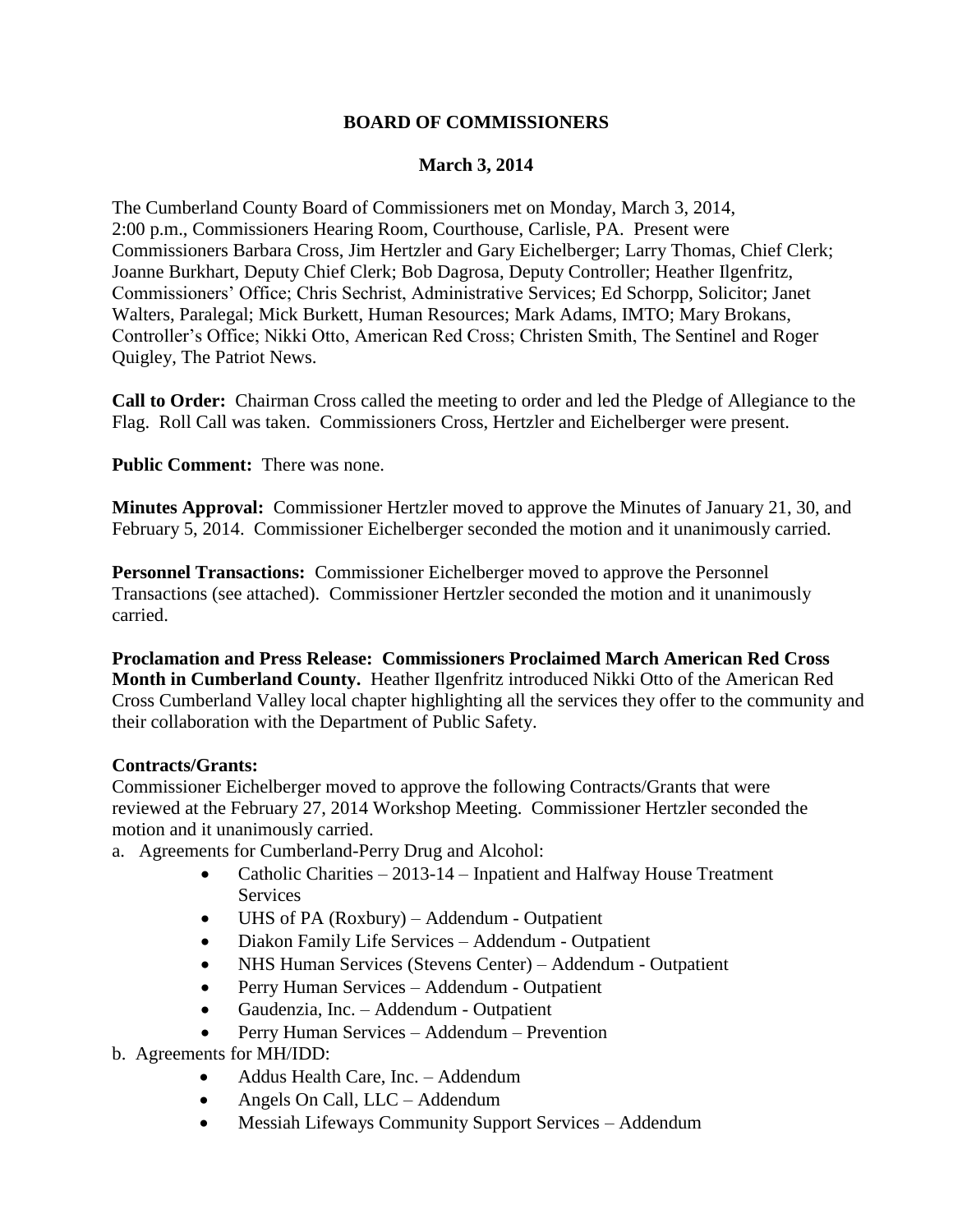- PA Lifesharing, LLC Addendum
- Skills of Central PA, Inc. Addendum
- c. Agreements for Claremont Nursing & Rehabilitation Center:
	- Institute for Caregiver Education, Inc. To Provide a Nursing Experience for Students in the Institute's Nursing Program
	- Hospice of Central Pennsylvania
	- J.C. Ehrlich Company
- d. Agreement for IMTO:
	- Communitech Services, Inc. Voice Mail Service
- e. Subcontract with Newburg Borough for Participation in the Land Partnerships Grant Program
- f. Agreements for Cumberland County Prison:
	- Pennsylvania Chiefs of Police CPIN Maintenance
	- Pennsylvania Chiefs of Police Livescan Fingerprint System Maintenance
	- PA District Attorney's Institute Victim Notification Program
- g. Submission of Grant Application to Pennsylvania Emergency Management Agency by Public Safety Re Annual Emergency Management Performance Grant
- h. Agreements for Recycling & Waste Authority:
	- The Harrisburg Authority
	- Submission of Reimbursement Grant Application to Pennsylvania Department of Environmental Protection
- i. Agreements for Department of Transportation:
	- Alternatives in Community Treatment, Inc. To Provide Transportation Services to

Day Programs within Cumberland County

- NHS PA Re Contract Amendment for Fare Increase Effective July 1, 2013
- Keystone Service Systems To Provide Transportation Services to Day Programs within Cumberland County
- j. Grant Agreement between the PA Dept. of Environmental Protection and Vector Control for the West Nile Virus Control Program
- k. Agreements for the Bureau of Elections for Use of Facilities as Polling Places:
	- East Pennsboro Elementary and West Creek Hills Elementary
	- Silver Spring Presbyterian Church
	- Carlisle Town Band

**Budget Resolution No. 2014-6:** Commissioner Hertzler moved to approve the Budget Resolution No. 2014-6 that was reviewed at the February 27, 2014 Workshop Meeting. Commissioner Eichelberger seconded the motion and it unanimously carried.

**Advertise RFP's:** Commissioner Eichelberger moved to approve the Authorization to Advertise Request for Proposals for the Performance Based Compensation System and the Performance Management and Supervisor Training Programs reviewed at the February 27, 2014 Workshop Meeting. Chairman Cross seconded the motion and it unanimously carried.

**Appointment**: Commissioner Eichelberger moved to approve the appointment of Dr. Marita Flagler to the Cumberland-Perry MH/IDD Advisory Board for a three year term that will expire on August 31, 2016. Chairman Cross seconded the motion and it unanimously carried.